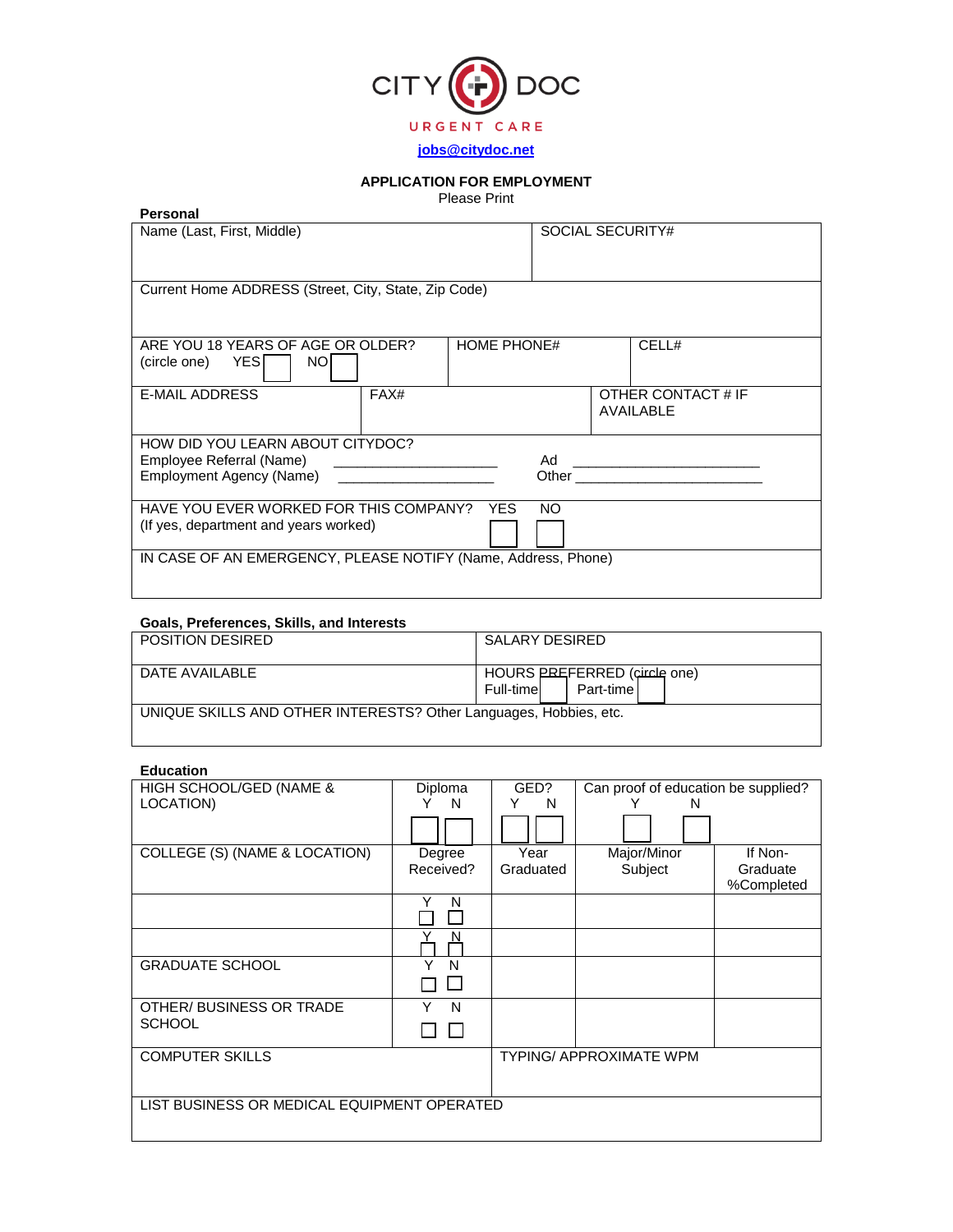# **Previous Employment**

|                                         |                                       | Start with your present or last job. Include any job-related military service assignments and volunteer<br>activities. You may exclude organizations which indicate race, color, religion, gender, disabilities or other |                       |
|-----------------------------------------|---------------------------------------|--------------------------------------------------------------------------------------------------------------------------------------------------------------------------------------------------------------------------|-----------------------|
| protected status.                       |                                       |                                                                                                                                                                                                                          |                       |
| <b>Employer</b>                         | <b>Employed From</b>                  | <b>Employed To</b>                                                                                                                                                                                                       | <b>Work Performed</b> |
| Address                                 |                                       |                                                                                                                                                                                                                          |                       |
| Telephone Number(s)                     | Starting Job Title                    | Present Job Title                                                                                                                                                                                                        |                       |
|                                         | <b>Starting Hourly</b><br>Rate/Salary | Final Hourly Rate/Salary                                                                                                                                                                                                 |                       |
| Supervisor (Name, Title)                |                                       | May We Contact?                                                                                                                                                                                                          | YES<br><b>NO</b>      |
| Reason For Leaving or Desiring to Leave |                                       |                                                                                                                                                                                                                          |                       |
| Employer                                | <b>Employed From</b>                  | <b>Employed To</b>                                                                                                                                                                                                       | <b>Work Performed</b> |
| Address                                 |                                       |                                                                                                                                                                                                                          |                       |
| Telephone Number(s)                     | Starting Job Title                    | Present Job Title                                                                                                                                                                                                        |                       |
|                                         | <b>Starting Hourly</b><br>Rate/Salary | Final Hourly Rate/Salary                                                                                                                                                                                                 |                       |
| Supervisor (Name, Title)                |                                       | May We Contact?                                                                                                                                                                                                          | <b>YES</b><br>NO      |
| Reason For Leaving or Desiring to Leave |                                       |                                                                                                                                                                                                                          |                       |
| <b>Employer</b>                         | <b>Employed From</b>                  | <b>Employed To</b>                                                                                                                                                                                                       | <b>Work Performed</b> |
| Address                                 |                                       |                                                                                                                                                                                                                          |                       |
| Telephone Number(s)                     | Starting Job Title                    | Present Job Title                                                                                                                                                                                                        |                       |
|                                         | <b>Starting Hourly</b><br>Rate/Salary | Final Hourly Rate/Salary                                                                                                                                                                                                 |                       |
| Supervisor (Name, Title)                |                                       | May We Contact?                                                                                                                                                                                                          | <b>YES</b><br>NO      |
| Reason For Leaving or Desiring to Leave |                                       |                                                                                                                                                                                                                          |                       |
| Employer                                | <b>Employed From</b>                  | <b>Employed To</b>                                                                                                                                                                                                       | <b>Work Performed</b> |
| Address                                 |                                       |                                                                                                                                                                                                                          |                       |
| Telephone Number(s)                     | <b>Starting Job Title</b>             | Present Job Title                                                                                                                                                                                                        |                       |
|                                         | <b>Starting Hourly</b><br>Rate/Salary | Final Hourly Rate/Salary                                                                                                                                                                                                 |                       |
| Supervisor (Name, Title)                |                                       | May We Contact?                                                                                                                                                                                                          | YES<br>NO             |
| Reason For Leaving or Desiring to Leave |                                       |                                                                                                                                                                                                                          |                       |

**Licenses, Certifications, Registrations** (Please list all and indicate if current, list additional on back if needed)

**Comments** Include explanations of any gaps in employment, continue on back if needed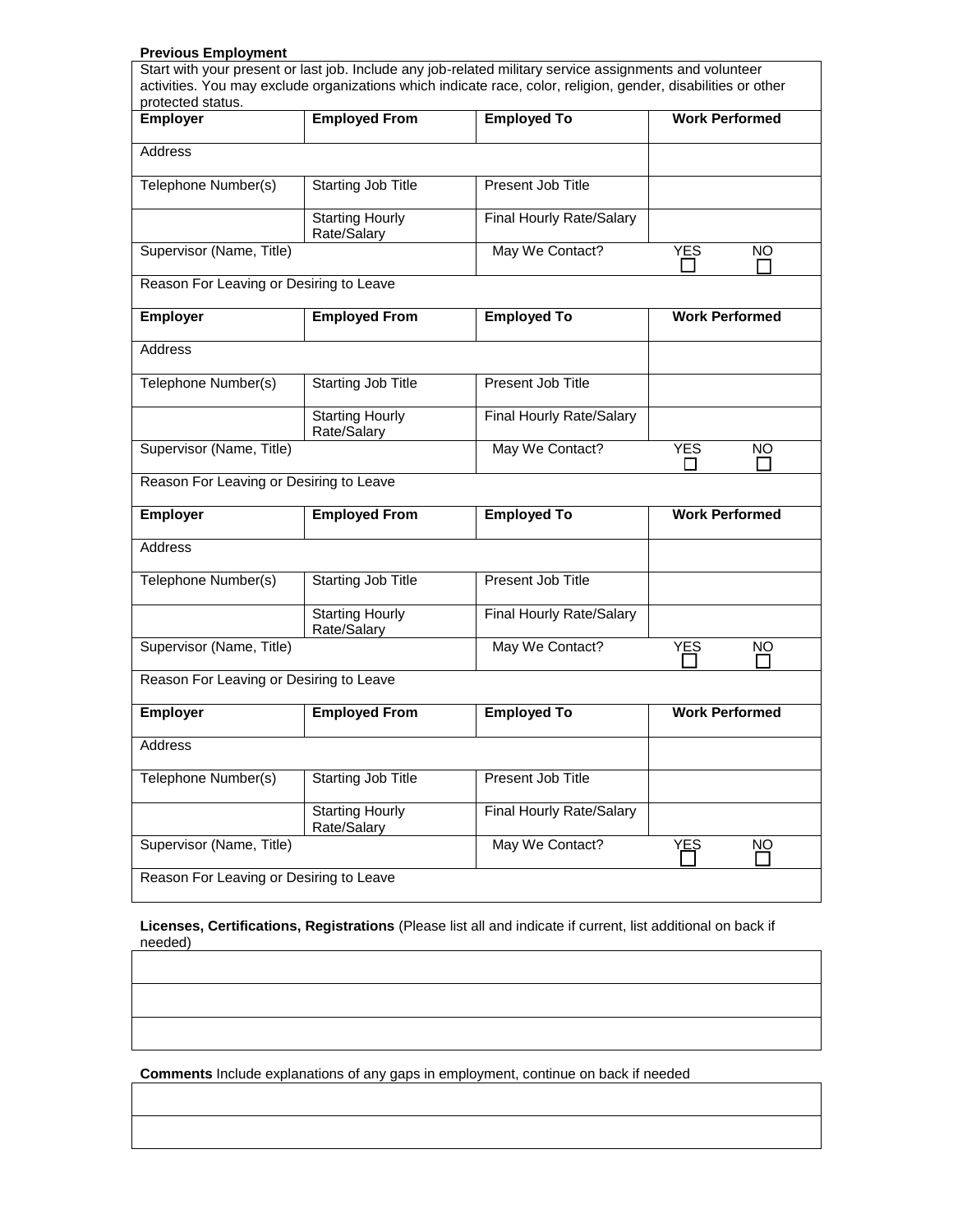#### **Legal**

Do you have a legal right and necessary documents to work in the U.S.? YES  $\Box$  NO  $\Box$ (Identity and employment eligibility of all new hires will be verified as required by the Immigration Reform and Control Act of 1986.)

Were you ever discharged by any company?  $YES \nightharpoonup NO \nightharpoonup$ If yes, please give the name of the company(ies) and reason for discharge.

Have you been convicted of, or have you pleaded guilty or no contest to a felony offense? If yes, please explain:

#### **References:** (List References who are not relatives)

| <b>NAME</b> | <b>RELATIONSHIP</b> | <b>PHONE</b> | ALT. PHONE | <b>YEARS</b><br><b>KNOWN</b> |
|-------------|---------------------|--------------|------------|------------------------------|
|             |                     |              |            |                              |
|             |                     |              |            |                              |
|             |                     |              |            |                              |

#### **Military Record**

| HAVE YOU PREVIOUSLY SERVED IN THE ARMED FORCES OF THE UNITED STATES?<br>NO<br><b>YES</b> |                   |                   |            |            |                              |  |
|------------------------------------------------------------------------------------------|-------------------|-------------------|------------|------------|------------------------------|--|
| IF YES, FILL OUT ENTIRE SECTION.                                                         |                   |                   |            |            |                              |  |
| Military                                                                                 | <b>Entry Date</b> | <b>Entry Rank</b> | Separation | Separation | <b>Military Occupational</b> |  |
| <b>Branch</b>                                                                            |                   |                   | Date       | Rank       | Specialty                    |  |
|                                                                                          |                   |                   |            |            |                              |  |
| SPECIALIZED TRAINING                                                                     |                   |                   |            |            |                              |  |
|                                                                                          |                   |                   |            |            |                              |  |
| ARE YOU A MEMBER OF RESERVE OR NATIONAL GUARD?<br>YESIT<br>NOL                           |                   |                   |            |            |                              |  |
| YES∏<br>NO L<br><b>EXPECTED DISCHARGE DATE:</b><br>ACTIVE?                               |                   |                   |            |            |                              |  |
| LIST SERVICE AWARDS, COMMENDATIONS                                                       |                   |                   |            |            |                              |  |
|                                                                                          |                   |                   |            |            |                              |  |

### **Remarks:** MAKE ANY COMMENTS YOU FEEL ARE PERTINENT TO YOUR APPLICATION

### **Equal Employment Opportunity Policy**

CityDoc strives to ensure and promote equal opportunity for all persons employed or seeking employment with the company, without regard to race, color, religion, age, sex, national origin or handicap.

#### **Employment Understanding**

By signing my name below, I certify that the answers given in the application for employment are true and correct to the best of my knowledge. I authorize such inquiry into the statements made in this application as may be necessary in reaching an employment decision. I understand that any false or misleading information given in this application or during a pre-employment interview, including a failure to disclosure requested information may result in my discharge.

I agree to undergo any type of drug and/or alcohol testing that may be required at any time.

I understand that any employment relationship with the employer is "at will" which means that the employee may resign at any time and the employer may discharge the employee at any time, with or without cause. I also understand that this "at will" employment relationship may not be changed by any written document or any behavior, unless an authorized representative of CityDoc specifically acknowledges the change in writing.

I understand in applying for employment, an investigative report may be made by a consumer reporting agency to include information as to my character, general reputation, personal characteristics, and mode of living, whichever may be applicable. If such an investigative report is made, I will receive notice that a report has been requested. I have the right to make a written request for a complete and accurate disclosure of additional information concerning the nature and scope of this investigation.

Signature \_\_\_\_\_\_\_\_\_\_\_\_\_\_\_\_\_\_\_\_\_\_\_\_\_\_\_\_\_\_\_\_\_\_\_\_\_\_\_\_\_ Date: \_\_\_\_\_\_\_\_\_\_\_\_\_\_\_\_\_\_\_\_\_\_\_\_\_\_\_\_\_\_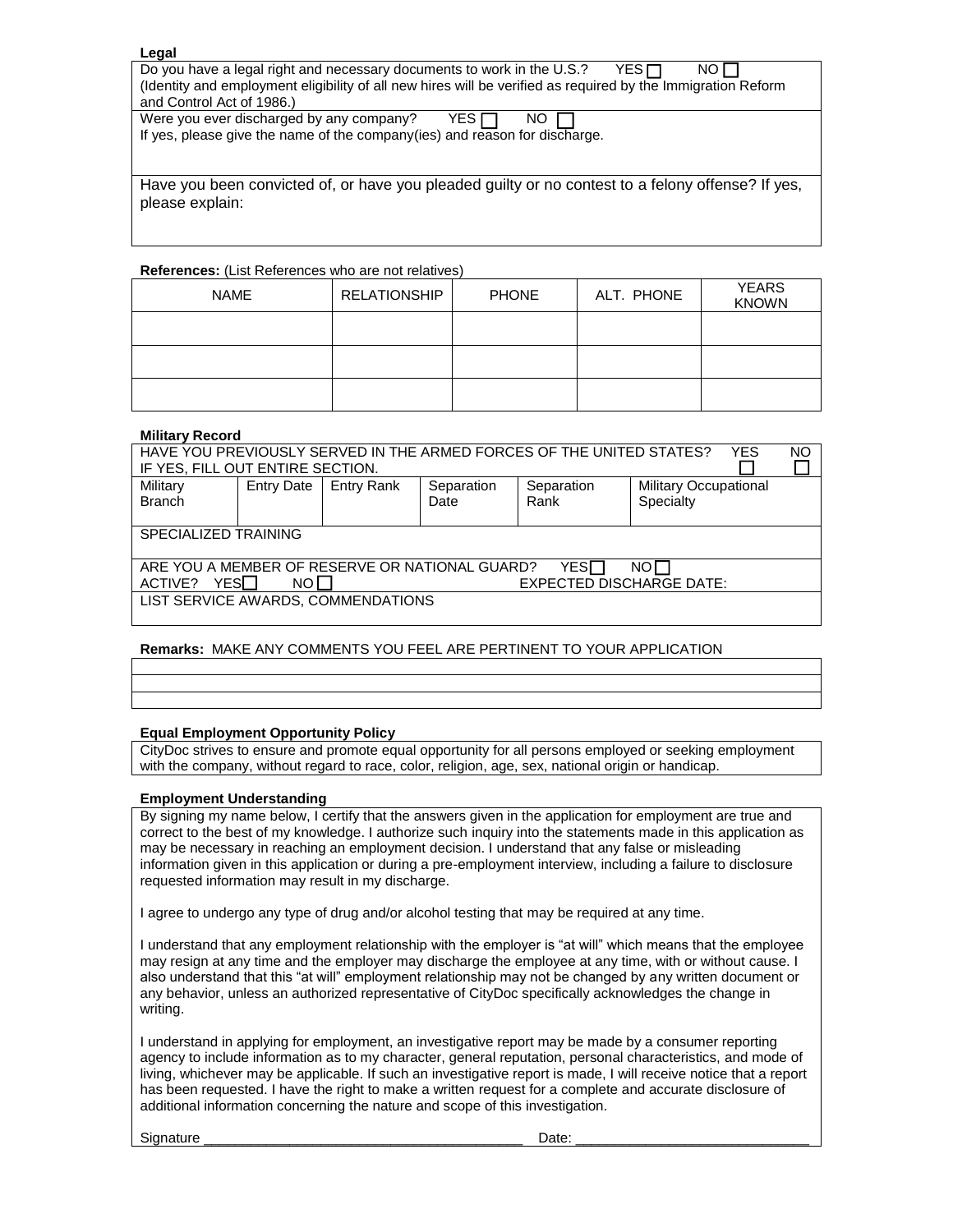## **AUTHORIZATION FOR RELEASE OF INFORMATION**

I request and authorize Emergency Medicine Specialists Group, LLP, D/B/A CityDoc, as well as other institutions with which I have been or may have been associated with to release information, records, and documents concerning my professional qualifications, competence, ethics, character, and my ability to work cooperatively with others.

### **Certification**

BY my signature below, I certify that all information submitted in my application and in all supporting documents is true, complete and correct. I agree to supplement the information in my application and supporting documents should any statement, although true when made, become untrue due to a change in circumstances or discovery of new information.

A photocopy or facsimile of this authorization shall be as valid as the original and shall be valid from the date signed.

| Signature of Applicant          | Date Signed |
|---------------------------------|-------------|
| Printed/Typed Name of Applicant |             |
|                                 |             |
| Signature of Witness            | Date Signed |
| Printed/Typed Name of Witness   |             |